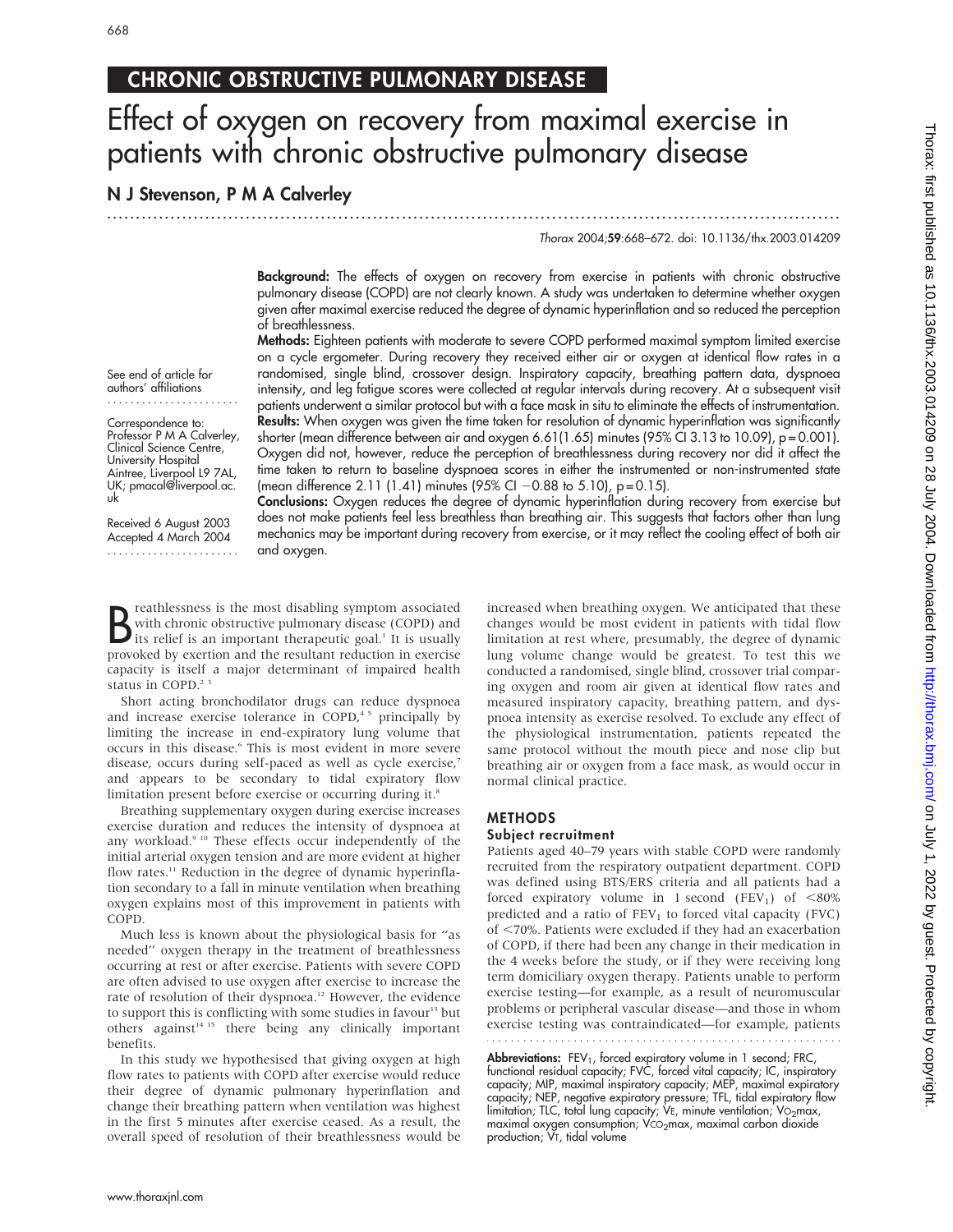with acute coronary syndrome—were not studied. Study approval was granted by the local research ethics committee and written informed consent was obtained.

#### Pulmonary function testing

Spirometric tests were performed using a rolling seal spirometer (MedGraphics 1070, Medical Graphics, St Paul, MN, USA) and met established British Thoracic Society standards. The highest value for  $FEV<sub>1</sub>$  and FVC from three reproducible tracings was used. Inspiratory capacity (IC) was calculated as the volume inspired from the patients' endexpiratory lung volume to total lung capacity (TLC). Satisfactory technique and reproducibility of IC manoeuvres for each subject were established initially under resting conditions and conformed to the methods described by other workers.6 TLC was assumed to be constant throughout the exercise and recovery periods. All patients were familiarised with the exercise testing protocol before the first measurements were made. When IC was measured during exercise, the patients were warned that the measurement was about to be made a few breaths beforehand and then told: ''At the end of the next normal breath, take a deep breath all the way in'', together with verbal encouragement to make a maximal effort.

Expiratory flow limitation was assessed by applying negative expiratory pressure (NEP) during tidal breathing as previously described.<sup>16</sup> Expiratory flow limitation was deemed to be present when the application of NEP did not result in an increase in expiratory flow during most of expiration. Maximal inspiratory and expiratory mouth pressures (MIP and MEP) measured at functional residual capacity (FRC) and TLC, respectively, were assessed with a standard mouthpiece and pressure manometer (P K Morgan, Chatham, Kent, UK). Tidal breathing pattern was recorded with the patient breathing normally through a pneumotachograph (MedGraphics 1070, Medical Graphics). Computer software was used to derive timing (frequency, TI, TE, Ttot), tidal volume (V $T$ ), mean inspiratory and expiratory flow (V $T$ / TI, VT/TE), and expired minute ventilation (VE). Oxygen saturation  $(Sao<sub>2</sub>)$  was measured using a pulse oximeter attached to the pinna.

#### Exercise testing

Patients exercised on an electrically braked cycle ergometer wearing a noseclip and breathing through a mouthpiece. Ventilatory data and its derivatives were recorded breath by breath throughout the test as was oxygen consumption  $(VO<sub>2</sub>)$ using a fuel cell and carbon dioxide production  $(VCO<sub>2</sub>)$  with an infrared analyser. Resting data, including the Borg symptom scores for breathlessness and leg fatigue, were recorded for 2 minutes before exercise. From 0 W the workload was increased by 10 W every 2 minutes until symptom limitation. Borg scores were recorded every 2 minutes during exercise.

#### Evaluation of dyspnoea and leg effort

Dyspnoea was assessed by the response to the question: ''How breathless do you feel?'' and leg fatigue by the question: ''How tired do your legs feel?''. Patients were familiarised with the modified Borg score before testing. They were asked to point to the Borg scale corresponding to their current symptom intensity at rest, during exercise, and during recovery.

#### Study design

Patients attended on two occasions separated by at least 1 week. At each visit resting Borg scores and oxygen saturation on air were recorded. Baseline lung function testing was performed in the same sequence for each patient at both visits and involved the measurement of flow limitation using the NEP technique, MIP and MEP, tidal breathing analysis, IC, and spirometry. Patients were advised to avoid caffeine and heavy meals for 4 hours before testing. All machines were accurately calibrated before the test sequence.

At each visit patients then performed a maximal cardiorespiratory exercise test. As soon as exercise stopped, patients randomly received either air or oxygen (Fio<sub>2</sub> 0.4) in a single blind crossover fashion. At one visit the patient remained instrumented during recovery while at the other visit the mouthpiece and noseclips were replaced with a Venturi mask at a flow rate of 10 l/min. Patients were allowed to rest for a minimum of 45 minutes between exercise tests. When the patients remained instrumented during recovery, Borg score, tidal breathing pattern and IC were recorded every 3 minutes for 15 minutes. When patients were non-instrumented during recovery, Borg scores were recorded every minute for 15 minutes. The order of the visits was randomised in each patient, so patients were randomised to either the instrumented or non-instrumented state at the first visit with crossover at the second visit. Oxygen was administered in random order at both visits.

The study was powered on the assumption that oxygen therapy would produce a difference of 200 ml in IC by 4 minutes after exercise. This figure was selected as being equivalent to the minimum difference in IC seen with isotime comparisons when patients were receiving 60% oxygen.17 A study of 13 patients would have a 90% power to detect such a difference. We did not power the trial on time to recovery as we had insufficient prior data to do this, although we anticipated that a significant change in IC would affect the recovery time. Likewise, data about the speed of symptomatic recovery in this patient group was lacking and we accepted that any change in symptom recovery time that achieved statistical significance would be of clinical interest in a study of this size.

#### Statistical analysis

Descriptive data are expressed as mean (SD) while other statistical data are expressed as mean (SE). Single paired comparisons were performed using Student's t tests and nonparametric data were analysed using the Wilcoxon rank sum test. Repeated measures data were analysed using summary measures over time which are expressed as mean (SE) with 95% confidence intervals (CI). When data involved more than one comparison, ANOVA was used to assess the significance of differences between the groups, a p value of  $<$ 0.05 being accepted as significant for all analyses.

# RESULTS

### **Subjects**

Fifty four patients were screened of whom 38 met the study criteria and 18 agreed to participate. One patient declined to attend for visit 2, during which recovery was randomly allocated to be non-instrumented. There were no statistical differences in baseline pulmonary function between visits (table 1). No patient was hypoxaemic at rest, although six patients desaturated during the maximal cardiorespiratory exercise test—the lowest  $Sao_2$  was 88% (range 88–96%) and the longest period of desaturation was 6 minutes. Patients who desaturated with exercise had a lower baseline  $FEV<sub>1</sub>$ than those who maintained their  $Sao<sub>2</sub>$  constant when exercising  $(0.73 \ (0.09) \ l \nu \ 1.26 \ (0.09) \ l; \ p = 0.01)$ . Four of the six patients who desaturated also exhibited tidal flow limitation at rest.

The presence of desaturation during exercise did not influence the subsequent results of oxygen treatment.

At each of the four cardiorespiratory exercise tests the mean (SD) duration of exercise (8.02 (0.39) minutes) and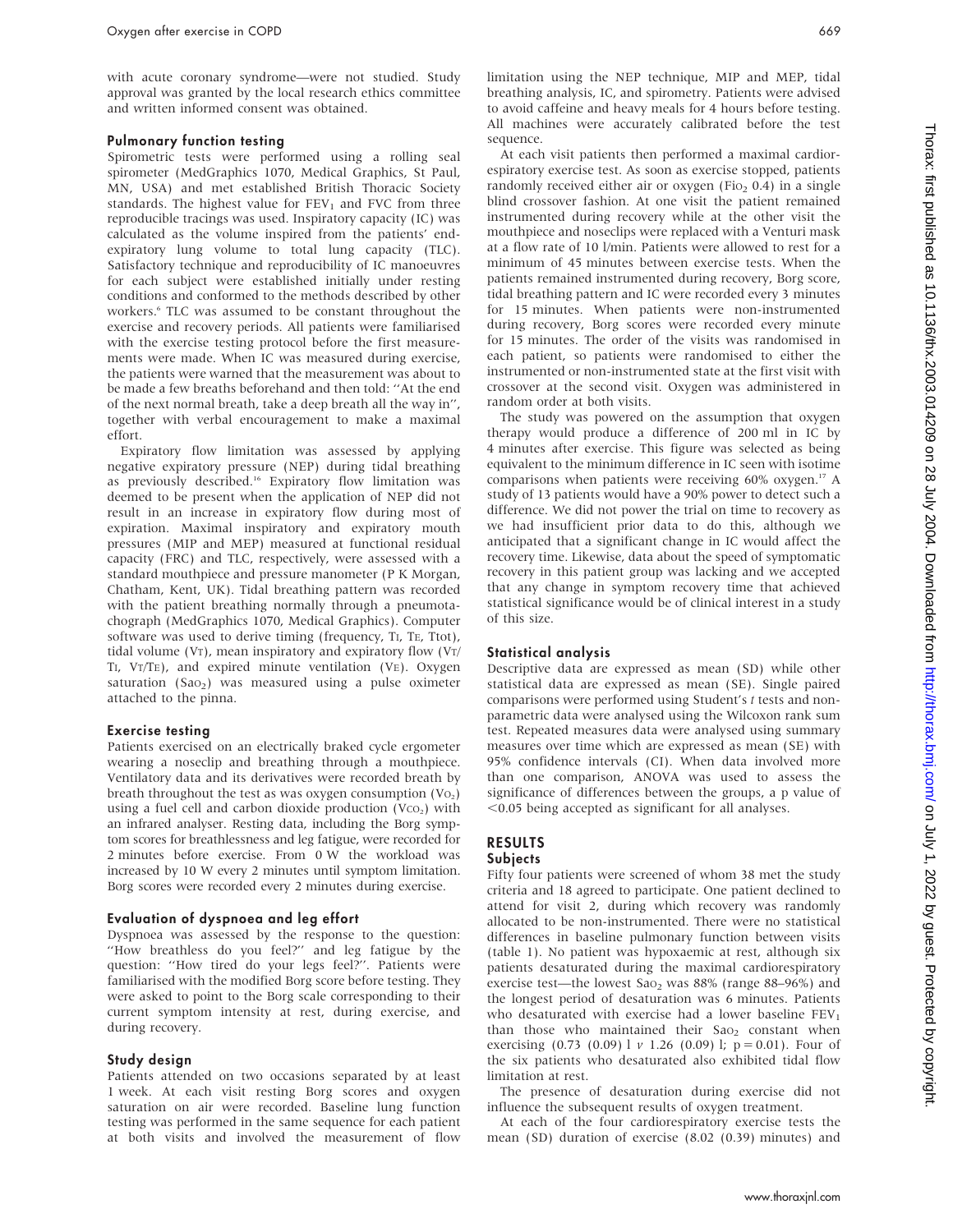| 670 | Stevenson, Calverley |
|-----|----------------------|
|-----|----------------------|

| No of patients                                | 18                                                                                                                                                                                         |
|-----------------------------------------------|--------------------------------------------------------------------------------------------------------------------------------------------------------------------------------------------|
| Sex (M: F)                                    | 12:6                                                                                                                                                                                       |
| Age (years)                                   | 61.2(4.4)                                                                                                                                                                                  |
| $FEV1$ (litres)                               | 1.08(0.42)                                                                                                                                                                                 |
| $FEV1$ (% predicted)                          | 40.28 (15.93)                                                                                                                                                                              |
| IC (litres)                                   | 2.17(0.64)                                                                                                                                                                                 |
| IC (% predicted)                              | 86.88 (25.27)                                                                                                                                                                              |
| $MIP$ (cm $H_2O$ )                            | 70.18 (16.47)                                                                                                                                                                              |
| $MEP$ (cm $H_2O$ )                            | 105.28 (21.98)                                                                                                                                                                             |
| Sao, (%)                                      | 95.94 (1.66)                                                                                                                                                                               |
| Resting Borg breathlessness<br>score          | 0.84(0.87)                                                                                                                                                                                 |
| Resting Borg leg score                        | 1.0(1.12)                                                                                                                                                                                  |
| <b>TFI</b>                                    | 7/18                                                                                                                                                                                       |
| Values given are mean (SD) of visits 1 and 2. | $FEV1$ , forced expiratory volume in 1 second; IC, inspiratory<br>capacity; MIP, maximal inspiratory capacity; MEP, maximal<br>expiratory capacity; TFL, tidal expiratory flow limitation. |

maximal workload (37.5 (3.98) W) were not significantly different (table 2). In addition, there was no statistical difference between tests in the maximum Borg breathlessness and leg scores achieved (mean (SD) 5.30 (2.04) and 5.30 (1.94), respectively).

Seven patients had expiratory flow limitation during tidal breathing at rest in the seated position.  $FEV<sub>1</sub>$  did not differ significantly between patients with and without flow limitation (0.88 (0.13)  $l \nu$  1.21 (0.14) l; p = 0.09). In addition, Borg breathlessness scores at rest did not differ significantly between patients with and without flow limitation (0.75  $(0.44)$  v 1.27  $(0.28)$ ; p = 0.31). In most patients (n = 16) IC was lower when measured 1 minute after the end of exercise, reflecting dynamic hyperinflation. The two patients who did not show evidence of hyperinflation at this time were not flow limited at rest; however, their baseline  $FEV<sub>1</sub>$  was not statistically different from that of patients who exhibited dynamic hyperinflation.

#### Ventilation, breathing pattern, and lung mechanics after exercise

The mean (SD) resting VE at both visits was 14.46 (5.28)  $\frac{1}{2}$ min. During maximal exercise this increased to 23.68 (4.84) l/min. The mean (SE) difference in VE over the recovery period between air and oxygen was 0.79 (0.58) l/ min (95% CI -0.71 to 2.29);  $p = 0.24$  (fig 1). Mean (SE) baseline VT was 0.75 (0.05) l which increased to 0.89 (0.02) l at maximal exercise. Breathing frequency was 21.33 (1.18) breaths/min at baseline, peaking at 28.53 (0.70) breaths/min at maximum exercise. Neither VT nor



Figure 1 Change in minute ventilation (VE) over time after the end of exercise when breathing oxygen (open symbols) and breathing air (solid symbols). No significant difference in VE was seen between the gas mixtures.

breathing frequency was affected by oxygen at any time during recovery.

At baseline, mean (SD) IC at both visits was 2.22 (0.62) l. One minute into the recovery period the mean (SD) IC was 2.01 (0.56) l. Patients with resting expiratory tidal flow limitation, as assessed by the NEP technique, did not have greater dynamic hyperinflation at this point after exercise. By 4 minutes after exercise the IC in the oxygen treated patients was significantly less than in those breathing air  $(p<0.01;$ fig 2). The mean (SE) difference in IC during recovery between air and oxygen was  $-0.27$  (0.13) l (95% CI  $-0.60$  to 0.07);  $p = 0.07$ . The time taken for resolution of dynamic hyperinflation was significantly shorter when oxygen was administered (mean difference between treatments 6.61  $(1.65)$  minutes (95% CI 3.13 to 10.09); p = 0.001). This was true for patients with and without tidal flow limitation at rest.

The mean (SD) Borg breathlessness score at rest in all four tests was 0.87 (1.02), rising to 5.30 (2.04) at maximal exercise. Breathlessness scores fell with recovery. There was no statistical difference in Borg scores at any time during recovery between oxygen and air irrespective of the presence of instrumentation, nor was the time to return to the preexercise level of breathless affected by the gas inhaled (fig 3). The mean (SE) difference in Borg breathlessness scores over the recovery period when instrumented was 0.009 (0.12), (95% CI  $-0.21$  to 0.39); p = 0.47. When non-instrumented, the mean (SE) difference in Borg score over time was  $-0.14$ (0.007), (95% CI -0.31 to 0.00);  $p = 0.10$ . In the instrumented

| <b>Test</b>                                      | Air with<br>mouthpiece | Oxygen with<br>mouthpiece | Air with<br>mask | Oxygen with<br>mask |
|--------------------------------------------------|------------------------|---------------------------|------------------|---------------------|
| Resting Borg breathlessness score                | 0.97(0.28)             | 0.75(0.25)                | 1.03(0.26)       | 0.74(0.21)          |
| Resting Borg leg score                           | 1.06(0.31)             | 1.03(0.25)                | 0.94(0.27)       | 0.97(0.26)          |
| Exercise duration (minutes)                      | 8.16 (0.96)            | 7.07 (0.87)               | 8.18(0.95)       | 8.65(0.98)          |
| Maximal exercise Borg<br>breathlessness score    | 5.36 (0.55)            | 5.17(0.51)                | 5.26 (0.49)      | 5.41(0.51)          |
| Maximal exercise Borg leg score                  | 5.56(0.47)             | 5.19(0.39)                | 5.00(0.50)       | 5.44(0.52)          |
| Maximal workload (W)                             | 37.22 (5.53)           | 32.78 (5.47)              | 38.23 (5.30)     | 41.18 (5.55)        |
| $\sqrt{2}$ max ( $\sqrt{2}$ ) min)               | 0.97(0.09)             | 0.94(0.08)                | 0.94(0.08)       | 0.91(0.07)          |
| $V_{\text{CO}_2}$ max ( $\frac{1}{\text{min}}$ ) | 0.85(0.08)             | 0.82(0.08)                | 0.83(0.07)       | 0.82(0.07)          |

V $\circ$ 2max, maximal oxygen consumption; V $\circ$ 2max, maximal carbon dioxide production. Statistical analysis between groups was performed using ANOVA. All p values > 0.05.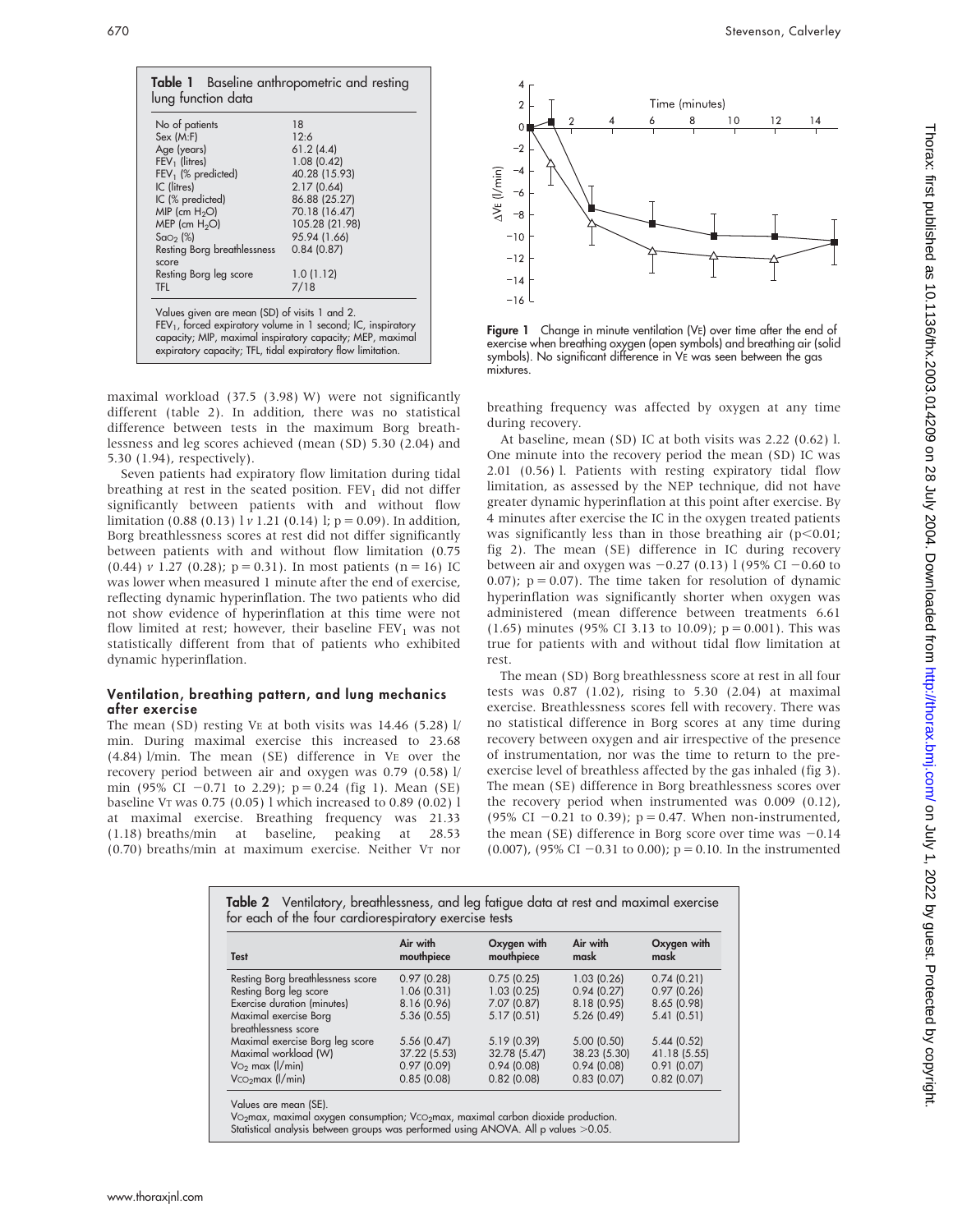

Figure 2 Change in inspiratory capacity (IC) expressed as a percentage of predicted value for age and height during recovery from exercise when breathing oxygen (open symbols) and breathing air (solid symbols). IC fell after exercise and returned to baseline values during recovery. It was significantly greater at 4 minutes when breathing oxygen than when breathing air; \*p<0.01. The rate of recovery of IC was more rapid during oxygen breathing although overall the difference in IC at all time points was not significantly different.

patients the time taken to return to the baseline dyspnoea score was not significantly different when breathing oxygen (mean (SE) difference between air and oxygen 2.11 (1.41) minutes (95% CI -0.88 to 5.10);  $p = 0.15$ ). Similarly, when patients were non-instrumented there was no difference in the time to symptomatic recovery between gases (mean (SE) difference between air and oxygen 0.47 (0.46) minutes (95% CI -0.51 to 1.45); p = 0.32). However, the time take for the dyspnoea score to return to the baseline levels was greater when breathing air through the mouthpiece than when it was administered from a face mask (mean (SE) difference 3.94 (1.77) minutes (95% CI 0.20 to 7.69);  $p = 0.04$ .

The mean (SD) Borg score for leg effort was 1.00 (1.12) at rest and increased to 5.30 (1.94) at maximal exercise. Leg fatigue scores were not statistically different at any point during recovery when breathing oxygen. In addition, the time taken to return to baseline scores did not differ when oxygen or air was administered. The mean (SE) difference between air and oxygen in the time taken to return to baseline was 0.65 (1.07) minutes (95% CI -1.62 to 2.91); p = 0.55.

#### **DISCUSSION**

Although there is good evidence for the clinical benefit of oxygen administration during exercise in patients with COPD, equivalent data supporting the use of oxygen to help breathlessness resolve more rapidly when exercise stops are scanty.<sup>18</sup> Despite this, most cylinder oxygen in the UK is prescribed for this purpose and to control acute dyspnoea, an indication where there is some experimental evidence of effectiveness.<sup>19 20</sup> Since the completion of our study further data have been published showing that oxygen after exercise does not appear to influence the rate of symptomatic recovery.15 21 Our data using a more robust trial design suggest that supplementary oxygen does reduce dynamic hyperinflation more rapidly than breathing room air after exercise stops. However, this does not translate into a significant reduction in the degree of dyspnoea at any time after exercise, nor does it influence the rate at which symptoms resolve.

In this study we used a standardised progressive exercise protocol to produce the same level of breathlessness before giving either air or oxygen, something not always done in



Figure 3 Borg score for breathlessness before and after exercise in (A) patients breathing oxygen (open symbols) or air (solid symbols) with nose clip and mouthpiece and (B) patients breathing from a face mask.

previous studies. The duration of exercise and degree of metabolic load incurred were similar in each test. The degree of oxygen desaturation observed during or at the end of exercise did not influence the subsequent symptomatic response to oxygen breathing. We measured IC before and soon after exercise ended to allow time for the inspired gas to have an effect. As a result, our IC values were somewhat lower than those recorded at maximum exercise or immediately after stopping walking.<sup>7 22</sup> As our purpose was to compare the effect of oxygen and air on dynamic inflation, we did not relate these data to peak values during exercise. The need to obtain technically satisfactory measurements and to record symptom intensity determined the timing of the measurements during the recovery period. In practice, most of the change in dynamic hyperinflation and symptoms occurred 3–6 minutes after exercise ended.

Breathing oxygen (Fio<sub>2</sub> 0.4, flow 10 l/min) did not significantly affect either ventilation or breathing pattern during the recovery period. The apparent early difference in ventilation seen in fig 1 was not accompanied by consistent changes in ventilation at other time points during recovery. The degree of dynamic hyperinflation was different by 4 minutes after exercise and this probably explains the more rapid resolution of this phenomenon during oxygen breathing. As different individuals recover at different times after exercise ends, it is not surprising that there is more ''noise'' in the latter measurements and it is proportionately harder to demonstrate changes in related variables such as ventilation and breathing pattern than is the case during endurance